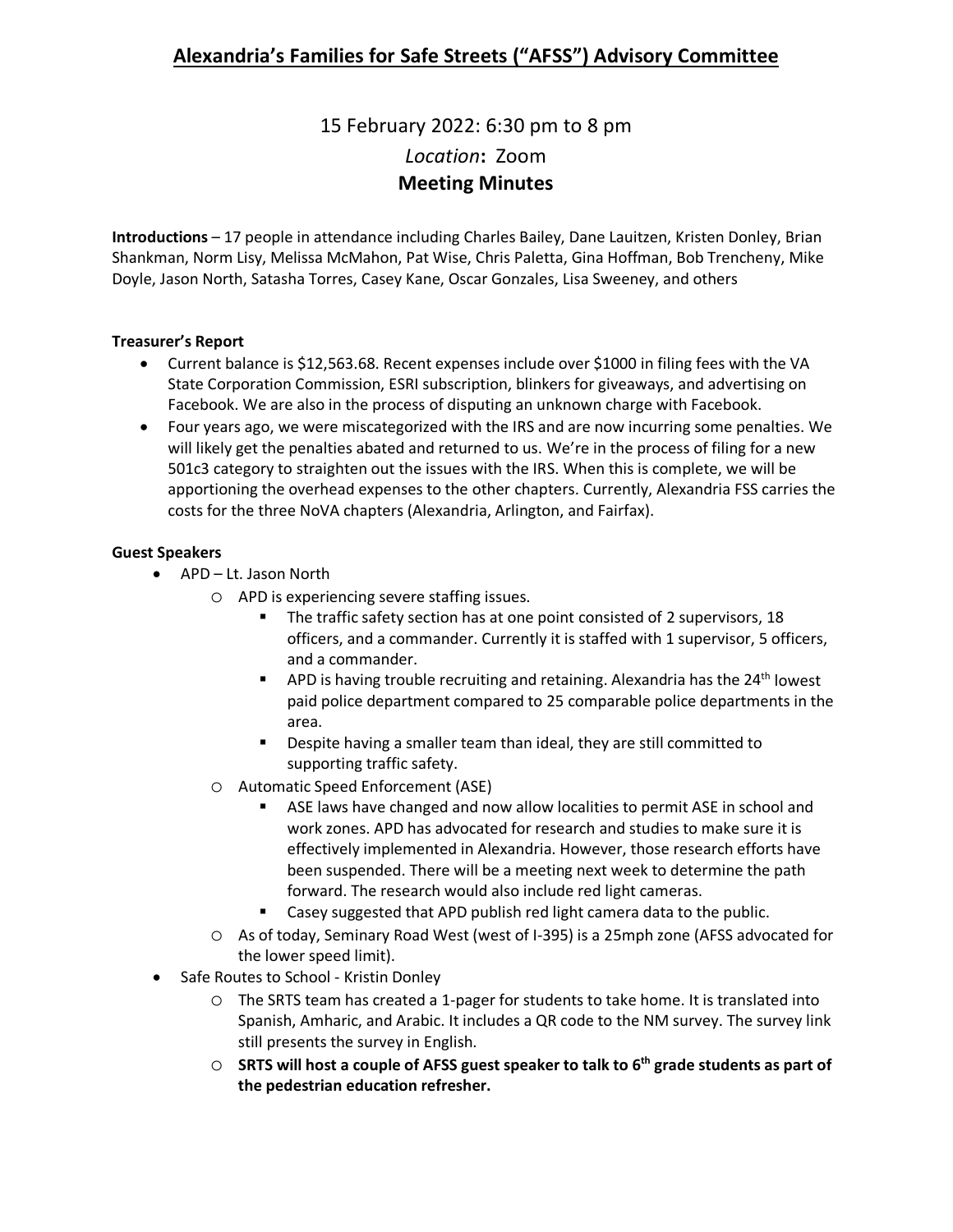- o SRTS will be observing the dismissal of students at Ferdinand T. Day Elementary School to understand the street safety current issues and work together with T&ES to try to improve the process and traffic flow. Satasha is very involved in FTD's PTA
- o ACPS recently obtained another office space to use as swing space. SRTS is working with private properties to make sure integration with the community is smooth.
- o On Crossing Guard Appreciation Day at Lyles-Crouch Traditional Academy (LCTA) , SRTS recognized all crossing guards that do so much to help support pedestrian education and the community.
	- Alexandria crossing guard, Cora Reed, was recognized as one of Virginia's Most Outstanding Crossing Guards in honor of her nearly 50 years of service.
	- **Brian, Kathleen, Lisa, Mike & Maureen from AFSS participated in the** celebration of Ms. Reed's service at LCTA.

#### **Old Business**

- Latest NM survey results
	- $\circ$  As of yesterday, 873 incidents have been reported in the Near Miss survey since the beginning. 63% of all reports are in Alexandria.
	- o YTD there have been 168 reports with 143 coming from Alexandria.



o The reports from 1 Jan 2022 through 13 Feb 2022 are plotted below against a map of KSIs from 2019 and 2020. We can see observe a large cluster of reported incidents in the West End.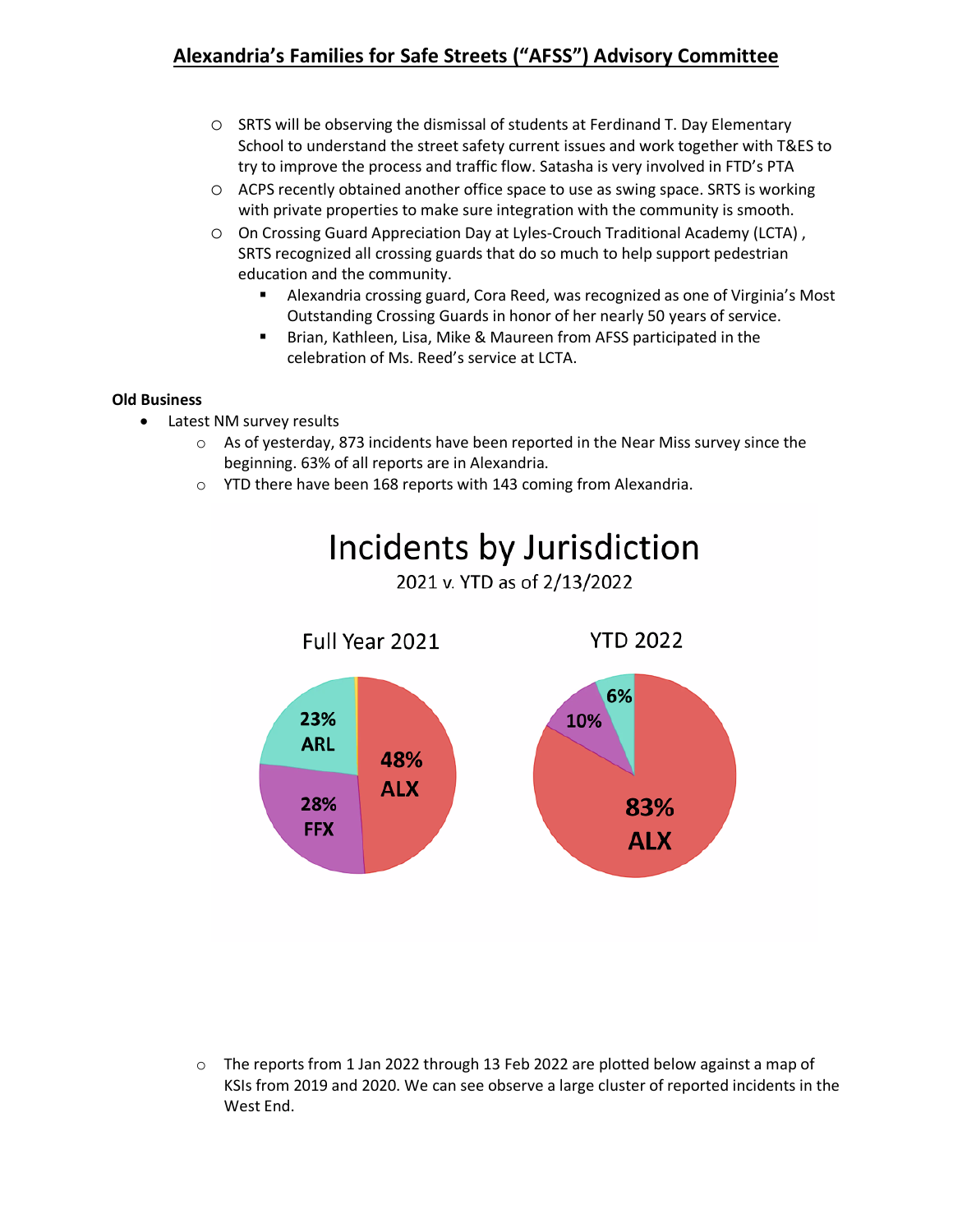

\* KSI 2019  $\ast$ **KSI 2020** 

o Most reports are attributed to a failure to yield, blocked sidewalk, or speeding.

# Alexandria - 2022 YTD Incidents



Most Issues = Failure to yield to pedestrians and Sidewalk Blocked  $\bullet$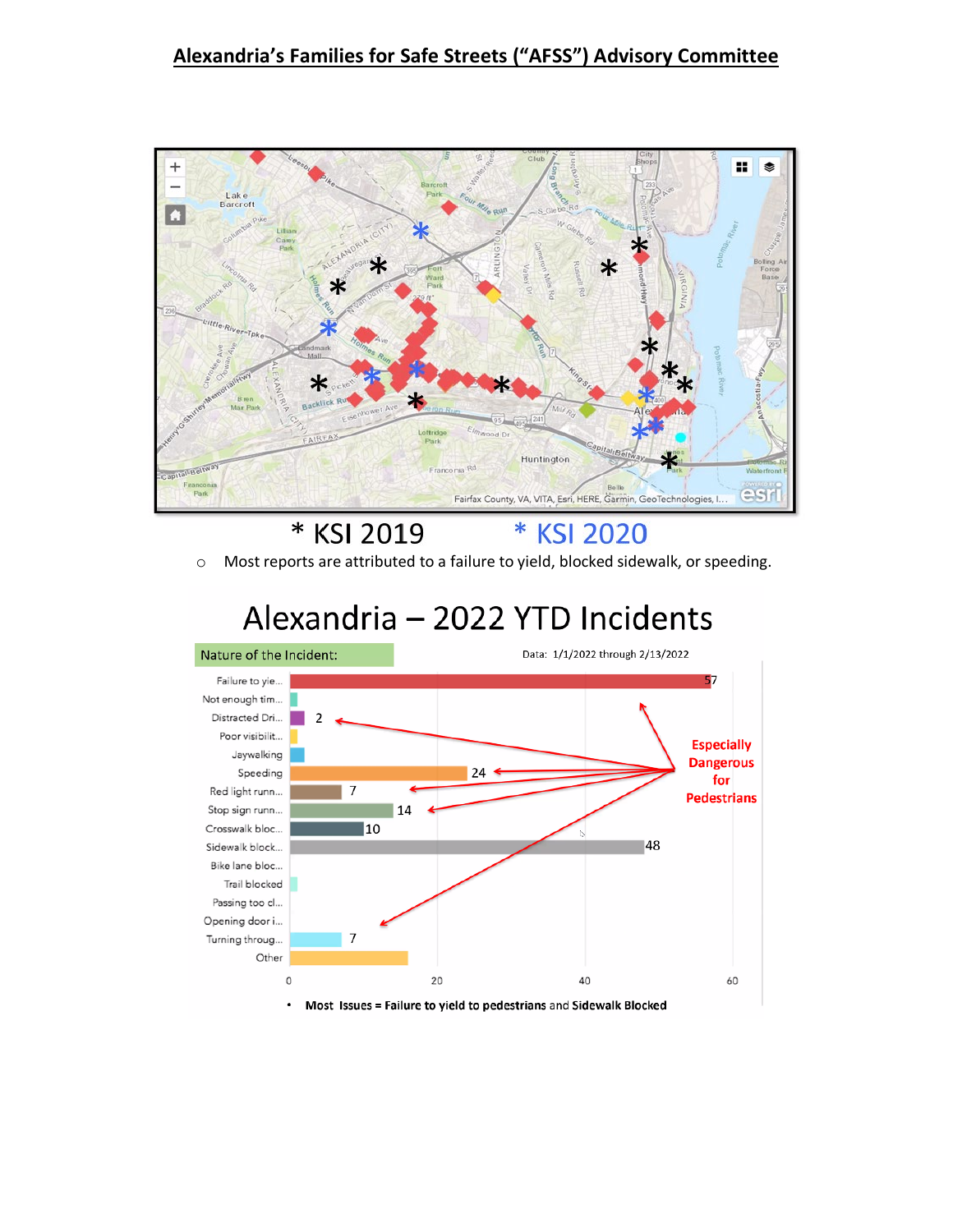$\circ$  Reports vary throughout the week. The chart below compares the reports by day of the week in 2021 and YTD 2022.



# Alexandria - Day of Week

o Reports vary by time of day but peak around 3-4pm.



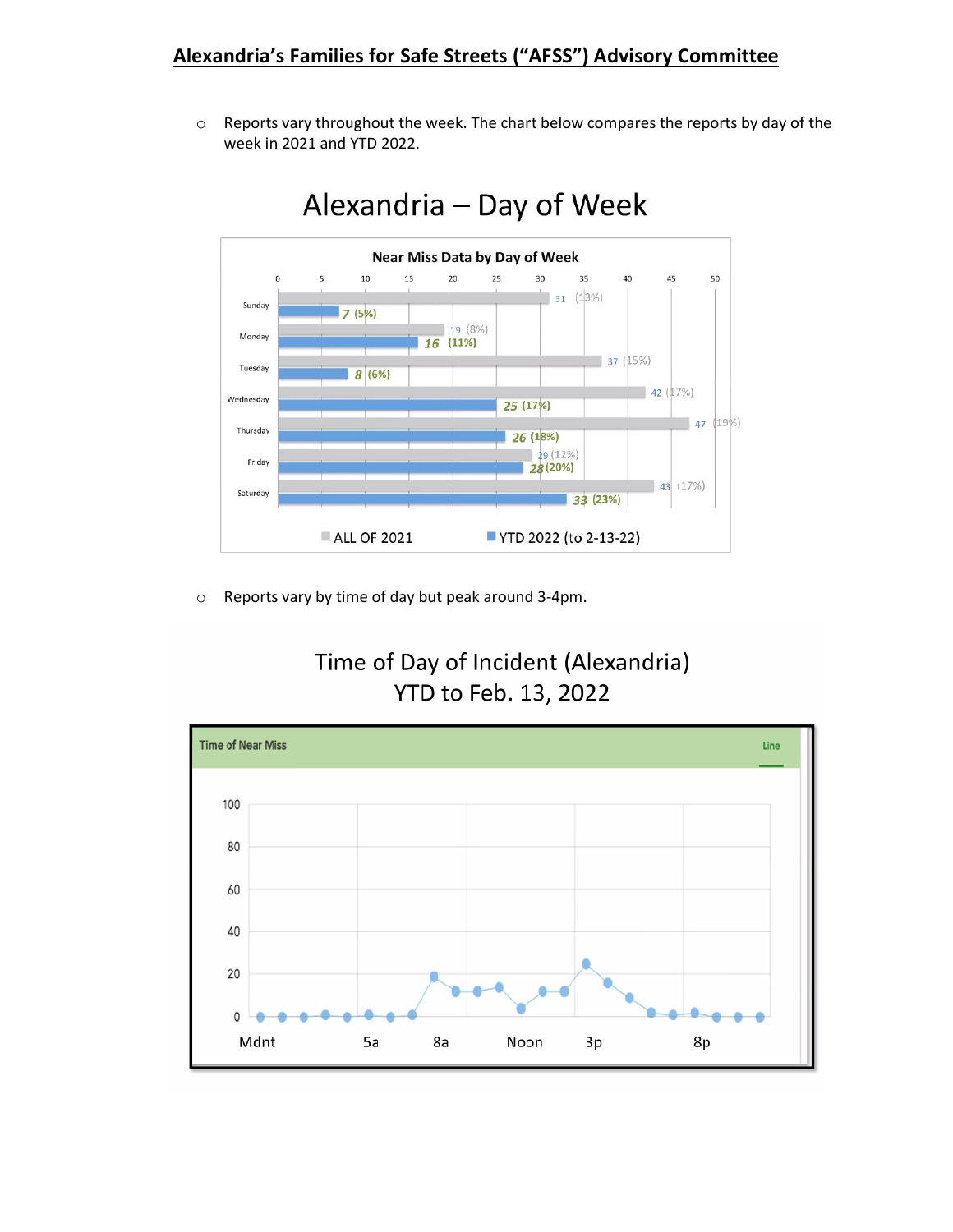- General Assembly (GA) update on ASE, VRU, Trans. Safety Fund, VZ Bill
	- o Bill from Del Kaye Kory State Vision Zero & Bike Box bills
		- Del. Kaye Kory proposed a Statewide Vision Zero resolution with a goal of eliminating traffic fatalities by 2050.
		- Del. Kory also proposed a bike box bill that will support cyclists with structural changes that will allow cyclists to move to the front of a queue at a light to help with visibility and left turns.
		- Both bills were "laid on the table." The chairman of the committee will write a letter to VDOT to consider these topics but essentially the bills was killed.
	- $\circ$  Del Danica Roem (13<sup>th</sup> Dist.) Transportation Safety Fund
		- Del. Roem contacted NoVA FSS to help support a bill called the Transportation Safety Fund. This would take 10% of excess funds from the budget and put it toward structural changes to improve transportation safety. The funds would be managed by local jurisdictions.
		- This bill was also "laid on the table."
	- $\circ$  There was a bill from Del. Bell (R) that broadens the application of Automatic Speed Enforcement (ASE).
		- This was not received well by the majority of the committee and "laid on the table."
	- o Two years ago, the vulnerable road user law was passed.
		- **This law added a step between charging drivers with Failure to Yield with a** penalty of \$250 fine and charging drivers with Reckless Driving which is very hard to prove.
		- However, there is a significant error in the law as it currently exists. The law only includes serious injuries and does not include fatalities.
		- Sen. Surovell intends to fix this law. Mike Doyle helped provide testimony to the subcommittee. The correction was approved unanimously among the subcommittee.
- Connecting with underserved community members
	- o Trying to connect through PTA, translation, grassroots farmers markets, and outreach in Arlandria, West End, etc.

#### **New Business**

- Mike announced that AFSS is very pleased to welcome our new AFSS Board Member, Pat Wise.
	- o Welcome Pat! Thanks for all the help you have provided us regarding grant applications, NM data analytics, upgrade on the AFSS / NoVA FSS web site, etc.
- Mount Vernon Avenue North Complete Streets Project
	- o Project website:<https://www.alexandriava.gov/tes/info/default.aspx?id=116920>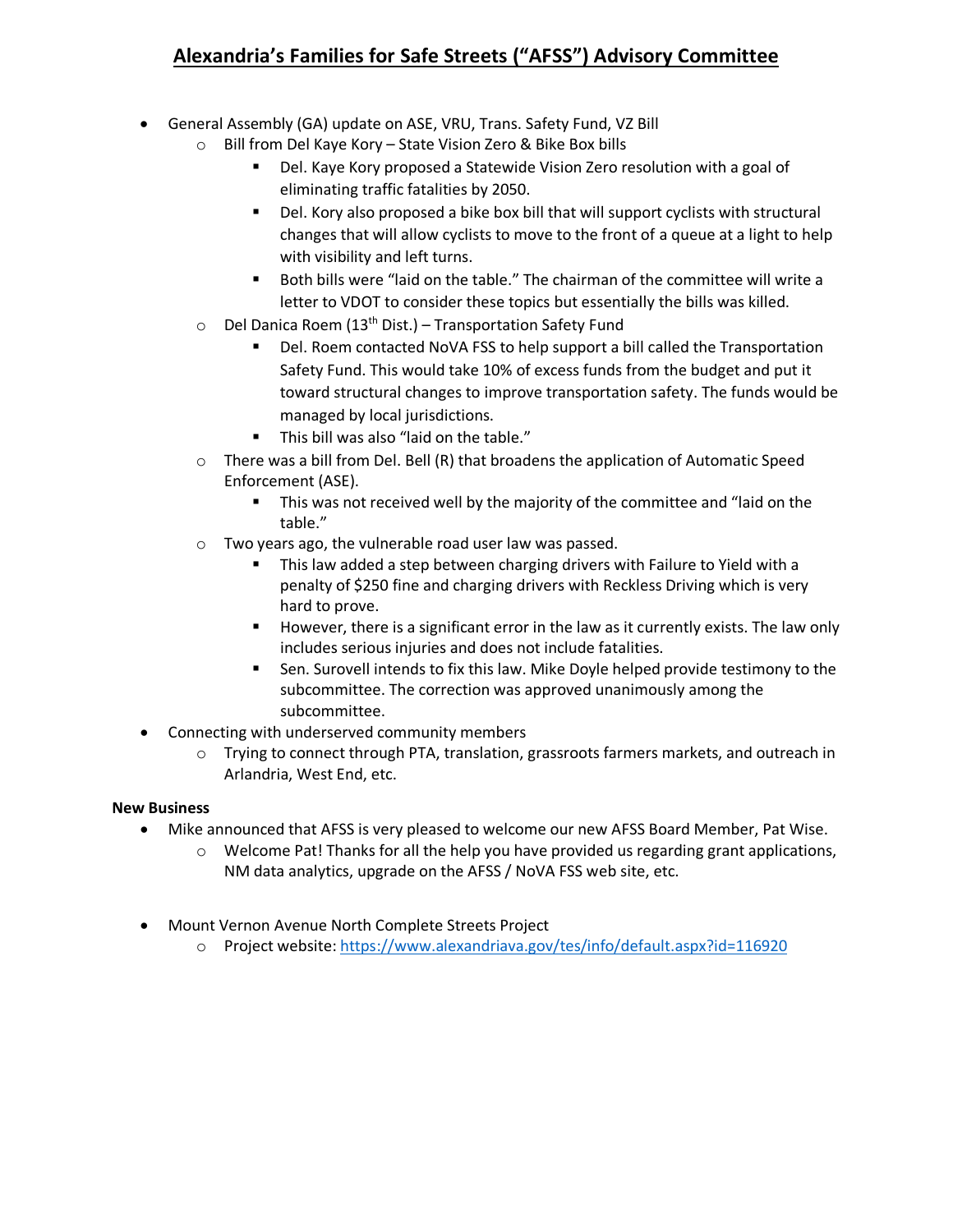

- $\circ$  AFSS has been contacted by T&ES to provide feedback on the Mount Vernon Avenue North Complete Streets Project. There will be a survey to provide input.
- $\circ$  The purpose of this project is to provide roadway safety improvements on Mount Vernon Avenue between West Glebe Road and Four Mile Run. This will make it easier and safer for people to get to home, work, school, bus stops, parks, shops, and other places in and around Arlandria.
- o Here's how you can contribute to this project?
	- Share this update with people you know who may be interested.
	- Look for more updates around springtime when draft design options are expected to be available.
	- During the public comment period, provide your feedback on the draft design options and encourage others to do so also.
- $\circ$  Information on upcoming input opportunities will be shared within the next few months. In the meantime, please visit the project website for more information.
- High Risk Crash Locations
	- o **Mount Vernon and Glebe** Dane
		- **A modern roundabout could help reduce issues and hopefully eliminate KSIs from left turns at this intersection.**
		- This article from the American Society of Civil Engineers has more information about modern roundabouts: [https://www.asce.org/publications-and-news/civil](https://www.asce.org/publications-and-news/civil-engineering-source/civil-engineering-magazine/issues/magazine-issue/article/2021/03/modern-roundabouts-boost-traffic-safety-and-efficiency)[engineering-source/civil-engineering-magazine/issues/magazine](https://www.asce.org/publications-and-news/civil-engineering-source/civil-engineering-magazine/issues/magazine-issue/article/2021/03/modern-roundabouts-boost-traffic-safety-and-efficiency)[issue/article/2021/03/modern-roundabouts-boost-traffic-safety-and-efficiency](https://www.asce.org/publications-and-news/civil-engineering-source/civil-engineering-magazine/issues/magazine-issue/article/2021/03/modern-roundabouts-boost-traffic-safety-and-efficiency)
		- A modern roundabout is a redesign of a traffic circle. Traffic is slowed down a bit but overall, it reduces trip time. Since it is a loop, no one is making left turns.
		- They reduce all crashes by 1/3 to 1/2. Note that traffic circles are not the same as a roundabout.
		- The survey from T&ES is a great opportunity for us to suggest a modern roundabout.
	- o **Braddock Metro Station Area** Patrick & Melissa
		- Another problem area is the intersection near Braddock Metro Station.
		- There used to be helpful striping here to make it easier and safer to navigate but it has been removed. There are multiple discontinuous crosswalks and a dangerous slip lane that doesn't slow down the cars turning right.
		- The geometry of the intersection makes it very challenging, but it would be helpful to reduce the road to one lane each way. It would make pedestrian crossings safer. **Re-striping is an easier solution than re-engineering the whole area.**